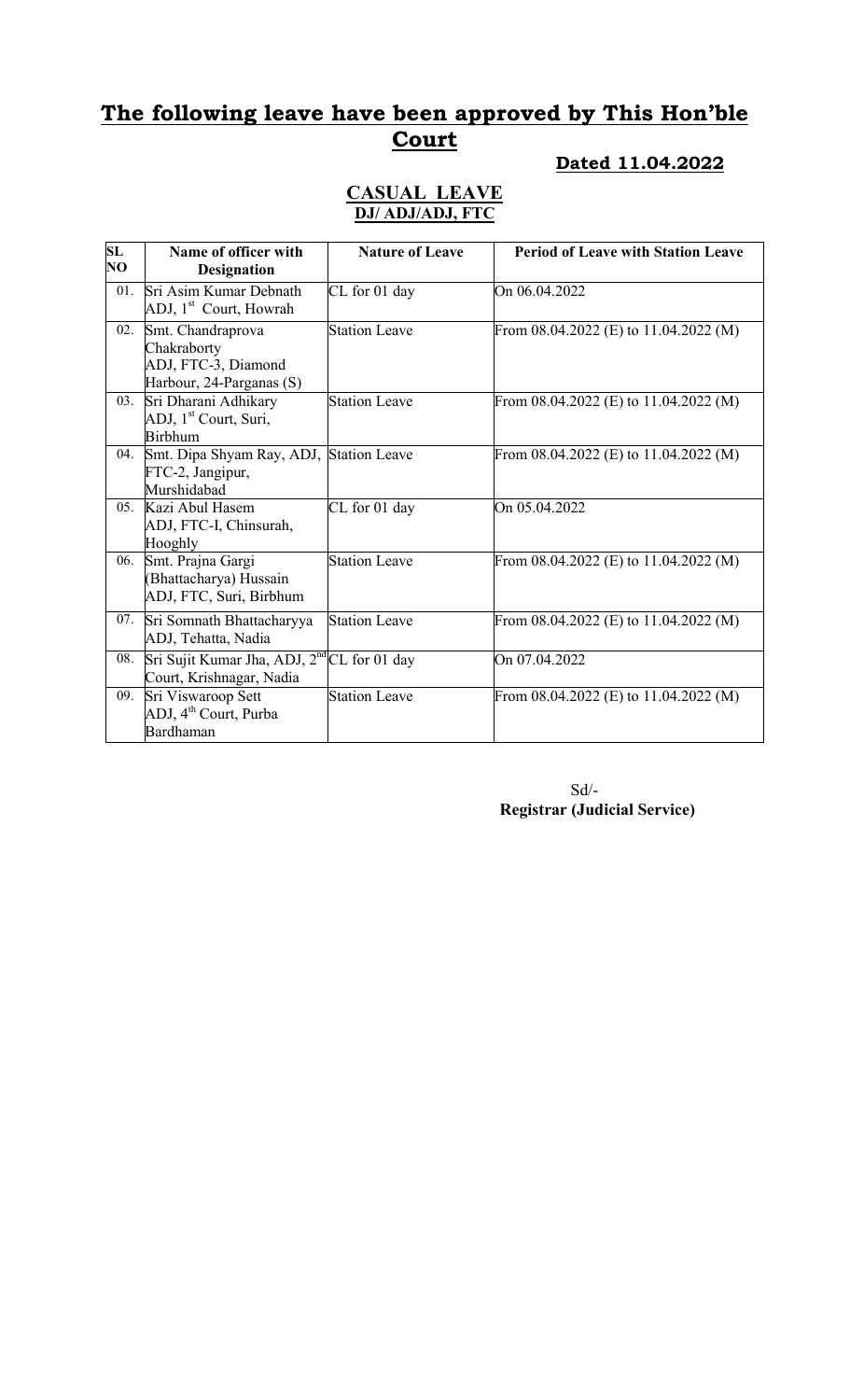# The following leave have been approved by This Hon'ble **Court**

#### Dated 11.04.2022

#### CASUAL LEAVE DJ/ ADJ/ADJ, FTC

| SL  | Name of officer with                                         | <b>Nature of Leave</b> | <b>Period of Leave with Station Leave</b> |
|-----|--------------------------------------------------------------|------------------------|-------------------------------------------|
| NO  | <b>Designation</b>                                           |                        |                                           |
| 01. | Sri Ashis Kumar Hazra, Judge,                                | <b>Station Leave</b>   | From 13.04.2022 (E) to 16.04.2022         |
|     | Special Court(E.C Act)-cum-                                  |                        | (M)                                       |
|     | ADJ, Durgapur, Paschim                                       |                        | &                                         |
|     | Bardhaman                                                    |                        | From 16.04.2022 (E) to 18.04.2022<br>(M)  |
| 02. | Sri Baishnab Sarkar, ADJ, FTC- CL for 01 day with SL         |                        | On 13.05.2022                             |
|     | 1, Kandi, Murshidabad                                        |                        |                                           |
|     |                                                              |                        | $SL:13.05.2022(M)$ to $13.05.2022(N)$     |
| 03. | Sri Debabrata Kundu                                          | <b>Station Leave</b>   | From 13.04.2022 (E) to 18.04.2022         |
|     | ADJ, 2 <sup>nd</sup> Court, Malda                            |                        | (M)                                       |
| 04. | Sri Dhananjay Kumar Singh                                    | <b>Station Leave</b>   |                                           |
|     | ADJ, Khatra, Bankura                                         |                        | From 14.04.2022 (E) to 17.04.2022<br>(M)  |
|     |                                                              |                        |                                           |
| 05. | Sri Hemanta Sinha                                            | <b>Station Leave</b>   | From 12.04.2022 (E) to 18.04.2022         |
|     | ADJ, Dinhata, Cooch Behar                                    |                        | (M)                                       |
|     |                                                              |                        |                                           |
| 06. | Sri Hiranmoy Sanyal                                          | <b>Station Leave</b>   | From 12.04.2022 (E) to 18.04.2022         |
|     | ADJ, FTC-1, Krishanagar,<br>Nadia                            |                        | (M)                                       |
| 07. | Sri Jai Prakash Singh                                        | CL for 01 day          | On 18.04.2022                             |
|     | ADJ, Chanchal, Malda                                         |                        |                                           |
| 08. | Smt.Kumkum Chattopadhyay                                     | CL for 02 days with SL | On 18.04.2022 & 19.04.2022                |
|     | ADJ, FTC-1, Islampur, Uttar                                  |                        |                                           |
|     | Dinajpur                                                     |                        | SL: $13.04.2022(E)$ to $20.04.2022(M)$    |
| 09. | Mohd. Aqil Saifi                                             | <b>Station Leave</b>   | From 13.04.2022 (E) to 17.04.2022         |
|     | ADJ, 6 <sup>th</sup> Court, Barasat,<br>24pgs(N)             |                        | (E)                                       |
| 10. | Sri Pinaki Mitra                                             | <b>Station Leave</b>   | From 13.04.2022 (E) to 18.04.2022         |
|     | ADJ, FTC-2, Malda                                            |                        | (M)                                       |
|     |                                                              |                        |                                           |
| 11. | Sri Plaban Mukherjee                                         | CL for 01 day with SL  | On 22.04.2022                             |
|     | ADJ, 1 <sup>st</sup> Court, Jhargram                         |                        |                                           |
|     |                                                              |                        | $SL:21.04.2022(E)$ to 25.04.2022(M)       |
| 12. | Smt. Ratna Roy Biswas, Judge<br>Special Court (E.C)-cum-ADJ, | CL for 03 days with SL | From 20.04.2022 to 22.04.2022             |
|     | Asansol, Paschim Bardhaman                                   |                        | $SL:19.04.2022(E)$ to 24.04.2022(E)       |
| 13. | Sri Prasad Kumar Roy                                         | CL for 03 days with SL | From 25.04.2022 to 27.04.2022             |
|     | ADJ, Kalimpong                                               |                        |                                           |
|     |                                                              |                        | $SL:22.04.2022(E)$ to 28.04.2022(M)       |
|     |                                                              | CL for 01 day with SL  | On 13.04.2022                             |
|     |                                                              |                        |                                           |
|     |                                                              |                        | SL: $12.04.2022(E)$ to<br>18.04.2022(M)   |
| 14. | Sri Samyajit Mukhopadhyay,                                   | CL for 01 day with SL  | On 11.04.2022                             |
|     | ADJ, 1 <sup>st</sup> Court, Barrackpore,                     |                        |                                           |
|     | North 24 Parganas                                            |                        | SL: 08.04.2022(E) to 12.04.2022(M)        |

 Sd/- Registrar (Judicial Service)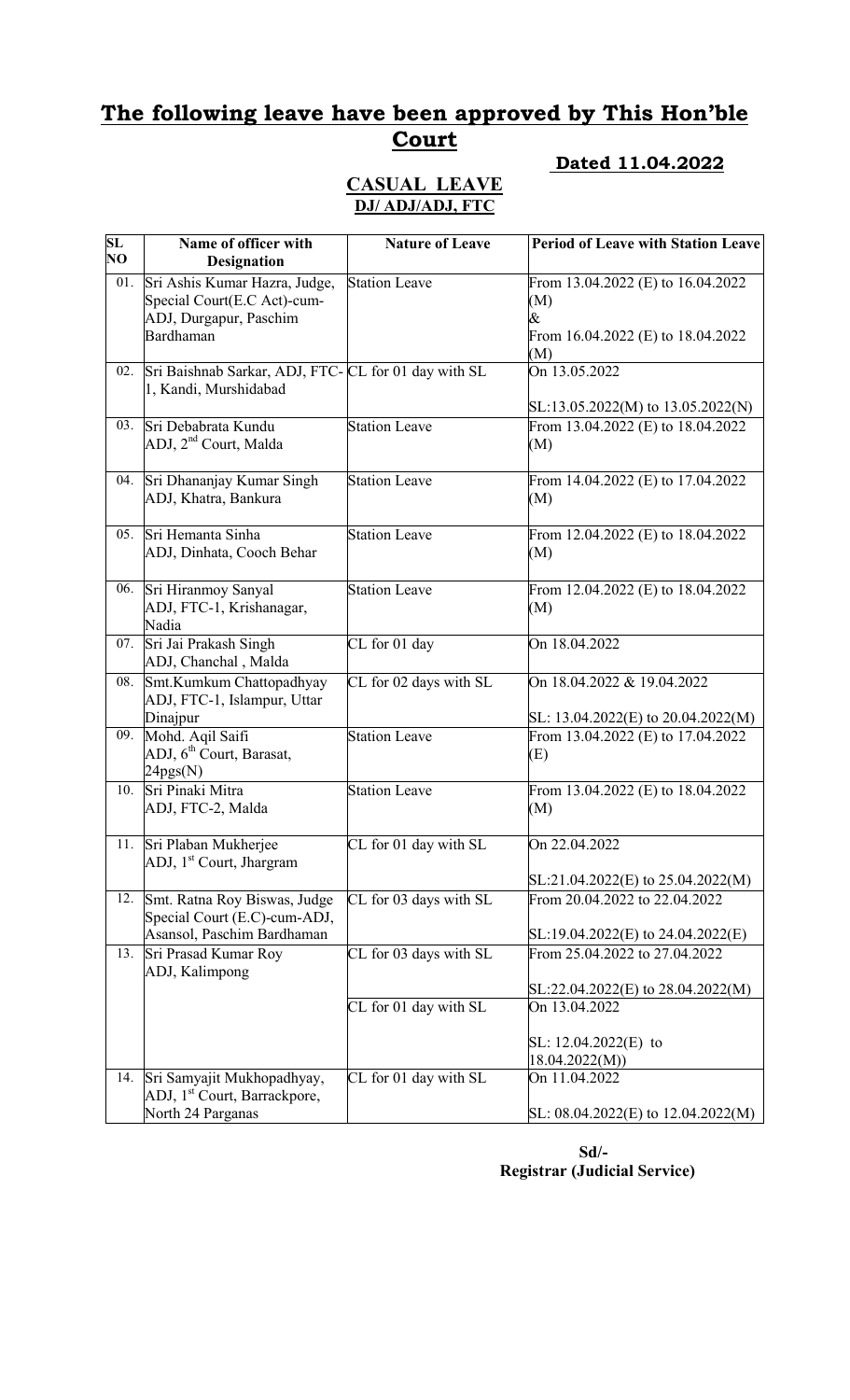# The following leave have been approved by This Hon'ble **Court**

#### Dated 12.04.2022

#### CASUAL LEAVE DJ/ ADJ/ADJ, FTC

| $\overline{\text{SL}}$<br>NQ | Name of officer with Designation                                                       | <b>Nature of Leave</b> | <b>Period of Leave with Station</b><br>Leave                          |
|------------------------------|----------------------------------------------------------------------------------------|------------------------|-----------------------------------------------------------------------|
| 01.                          | Sri Arup Basu<br>DJ, Hooghly                                                           | <b>Station Leave</b>   | From 13.04.2022 (E) to 18.04.2022<br>(M)                              |
| 02.                          | Smt. Arti Sharma Roy, ADJ, Bench-I,<br>City Sessions Court, Bichar Bhawan,<br>Calcutta | CL for 01 day with SL  | On 13.04.2022<br>SL: $11.04.2022(E)$ to<br>18.04.2022(M)              |
| 03.                          | Smt. Dipali Shrivastwa (Sinha)<br>ADJ, FTC, Dubrajpur, Birbhum                         | <b>Station Leave</b>   | From 13.04.2022 (E) to 18.04.2022<br>(M)                              |
| 04.                          | Smt.Indrila Mukhopadhyay Mitra,<br>ADJ, Special Court (E.C.Act),<br>Paschim Medinipur  | <b>Station Leave</b>   | From 13.04.2022 (E) to 18.04.2022<br>(M)                              |
| 05.                          | Mr. Molla Asgar Ali<br>ADJ, FTC-I, Barasat, 24pgs(N)                                   | CL for 01 day          | On 22.04.2022                                                         |
| 06.                          | Sri Manoj Kumar Rai<br>ADJ, 1 <sup>st</sup> Court, Serampore, Hooghly                  | <b>Station Leave</b>   | From 15.04.2022(M) to 17.04.2022<br>(E)                               |
| 07.                          | Sri Nachiketa Bera<br>ADJ, FTC, Kalna, Purba Bardhaman                                 | <b>Station Leave</b>   | From 13.04.2022 (E) to 18.04.2022<br>(M)                              |
| 08.                          | Sri Nilanjan De<br>ADJ, FTC-1, Paschim Medinipur                                       | <b>Station Leave</b>   | From 13.04.2022 (E) to 18.04.2022<br>(M)                              |
| 09.                          | Sri Nandan Deb Barman, ADJ,<br>Kurseong, Darjeeling                                    | CL for 01 day with SL  | On 30.04.2022<br>$SL: 29.04.2022(E)$ to<br>02.05.2022(M)              |
| 10.                          | Smt.Rai Chattopadhyay<br>$DJ$ , 24 $pgs(N)$                                            | CL for 01 day          | On 13.04.2022                                                         |
| 11.                          | Smt. Sutapa Saha, ADJ, Ranaghat,<br>Nadia                                              | Station Leave          | From 12.04.2022 (E) to 18.04.2022<br>(M)                              |
| 12.                          | Smt. Smita Gaurisaria, ADJ, 1st Court, Station Leave<br>Tamluk, Purba Medinipur        |                        | From 13.04.2022 (E) to 18.04.2022<br>(M)                              |
| 13.                          | Smt. Soma Chakraborti<br>ADJ, FTC-II, Bongaon, 24 Pgs (N)                              | CL for 02 days with SL | On 12.04.2022 & 13.04.2022<br>SL: $11.04.2022(E)$ to<br>18.04.2022(M) |
| 14.                          | Sri Subrata Chatterjee<br>ADJ, FTC-I, Purba Bardhaman                                  | <b>Station Leave</b>   | From 13.04.2022 (E) to 16.04.2022<br>(M)                              |
| 15.                          | Mr. Salim Ahamed Ansari,<br>ADJ, 1 <sup>st</sup> FTC, Lalbagh, Murshidabad             | <b>Station Leave</b>   | From 13.04.2022 (E) to 17.04.2022<br>(E)                              |
| 16.                          | Ms. Yogita Gaurisaria<br>ADJ, Nabadwip, Nadia                                          | <b>Station Leave</b>   | From 13.04.2022 (E) to 18.04.2022<br>(M)                              |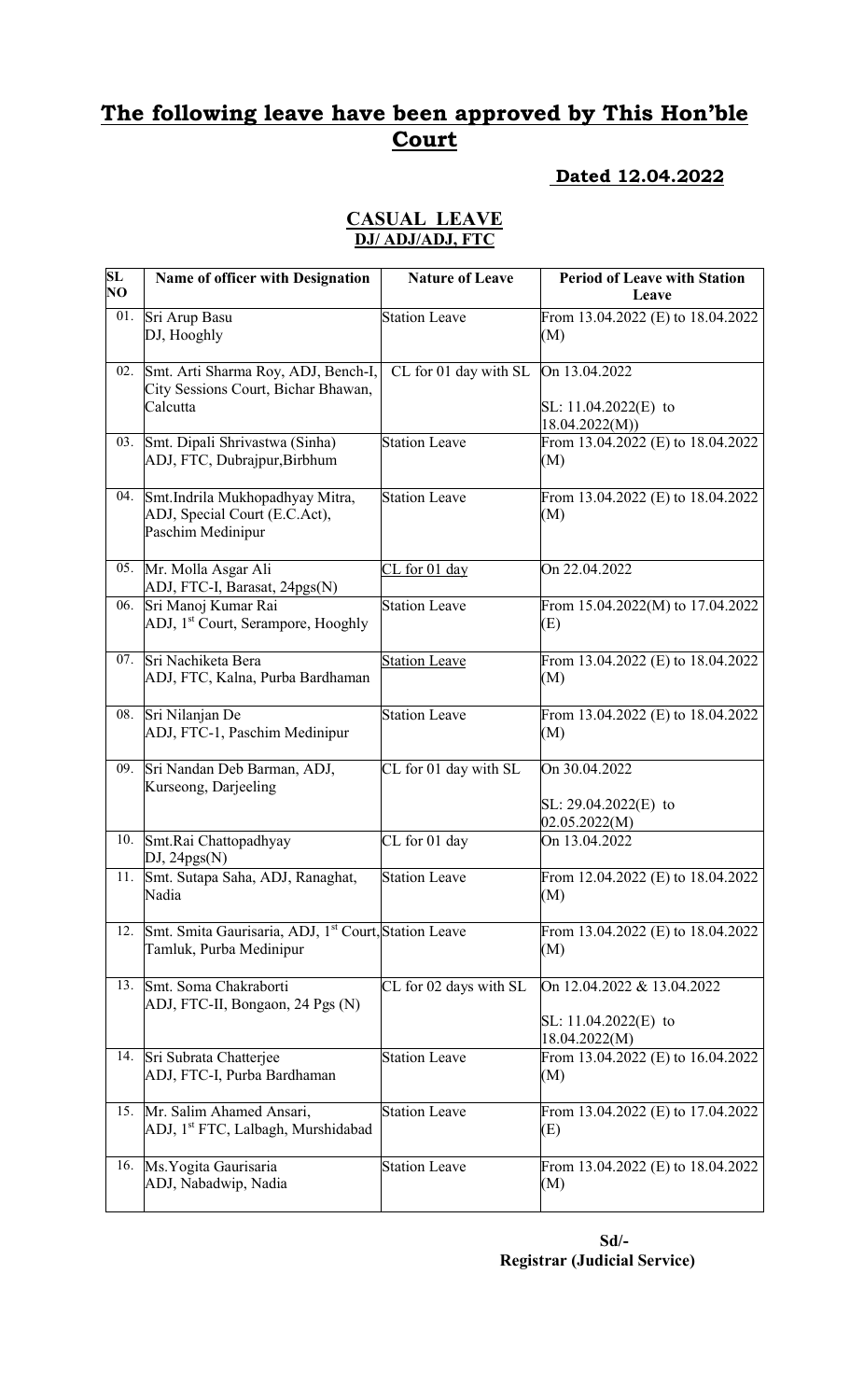### The following leave have been approved by the Hon'ble Judgein-Charge A.D.

### Dated: 11.04.2022

# DJ/ADJ

| <b>SL</b><br>N <sub>O</sub> | Name of officer with<br><b>Designation</b>         | <b>Nature of Leave</b>   | <b>Period of Leave with Station Leave</b> |
|-----------------------------|----------------------------------------------------|--------------------------|-------------------------------------------|
| 01.                         | Sri Sudhir Kumar<br>ADJ, Kalna, Purba<br>Bardhaman | Earned Leave for 09 days | From 02.06.2022 to 10.06.2022             |

# ADJ, FTC/ CJ(SD)

| <b>SL</b><br>NO | Name of officer with<br><b>Designation</b>                                       | <b>Nature of Leave</b>   | <b>Period of Leave with Station Leave</b> |
|-----------------|----------------------------------------------------------------------------------|--------------------------|-------------------------------------------|
| 02.             | Sri Pukar Pradhan,<br>$CI(SD)$ , 1 <sup>st</sup> Addl. Court,<br>Purba Bardhaman | Earned Leave for 06 days | From 16.05.2022 to 21.05.2022             |

#### JM

| <b>SL</b><br>N <sub>O</sub> | Name of officer with<br><b>Designation</b>  | <b>Nature of Leave</b>   | <b>Period of Leave with Station Leave</b> |
|-----------------------------|---------------------------------------------|--------------------------|-------------------------------------------|
| $ 03\rangle$                | Smt. Sreeparna Routh<br>JM, Khatra, Bankura | Earned Leave for 07 days | From 16.04.2022 to 22.04.2022             |

 Sd/- Registrar (Judicial Service)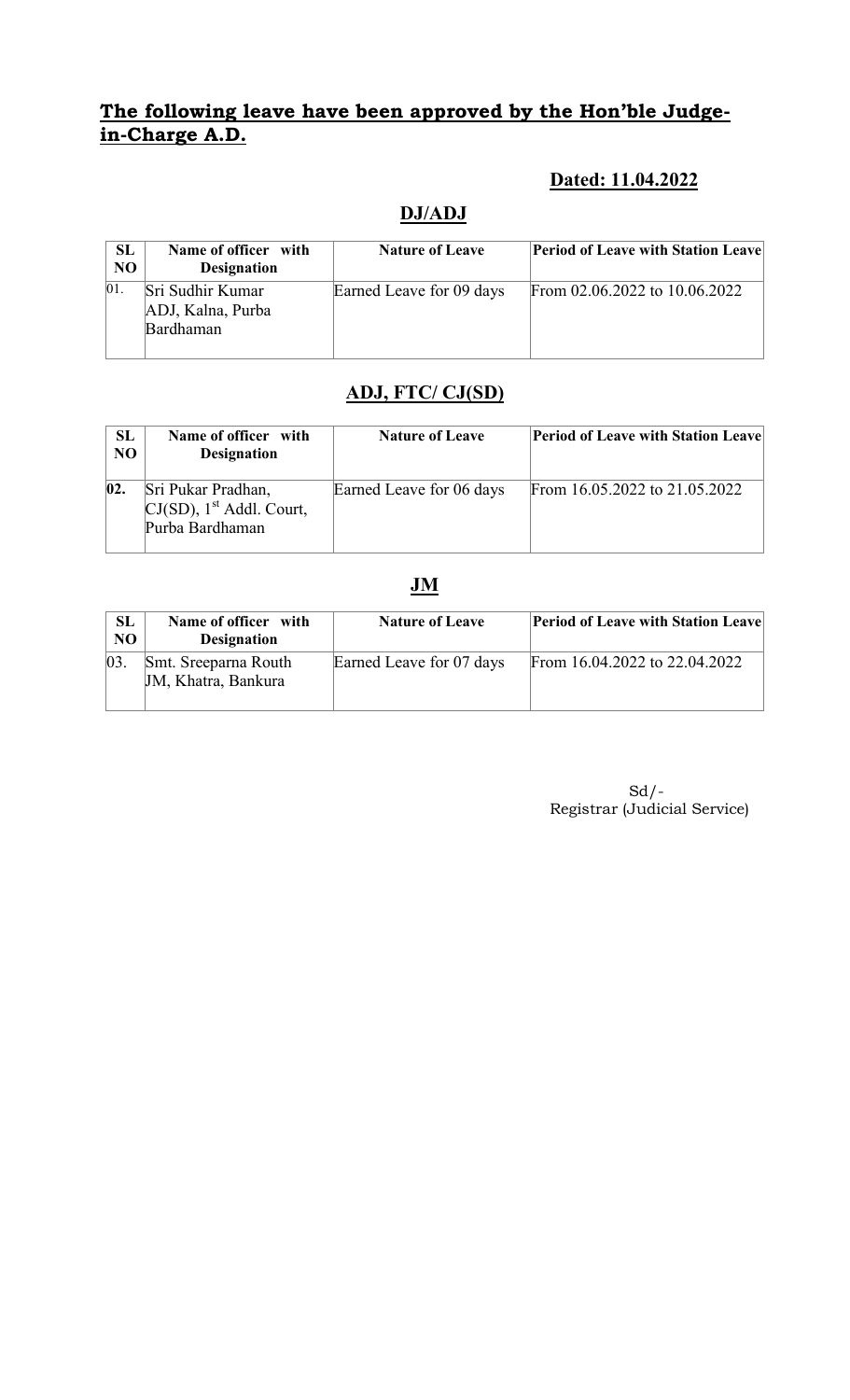### The following leave have been approved by the Hon'ble Judgein-Charge A.D.

### Dated: 11.04.2022

#### DJ/ADJ

|     | <b>SL NO</b> Name of officer with<br><b>Designation</b>                             | <b>Nature of Leave</b>       | <b>Period of Leave with Station</b><br>Leave |
|-----|-------------------------------------------------------------------------------------|------------------------------|----------------------------------------------|
| 01. | Mohd. Agil Saifi<br>$[ADJ, 6th Court, Barasat,   for 03 days]$<br>North 24 Parganas | Cancellation of Earned leave | From 11.04.2022 to 13.04.2022                |

# ADJ, FTC/ CJ(SD)

| <b>SL NO</b> | Name of officer with<br><b>Designation</b> | <b>Nature of Leave</b> | <b>Period of Leave with Station</b><br>Leave               |
|--------------|--------------------------------------------|------------------------|------------------------------------------------------------|
| 02.          | Sri Hiranmoy Sanyal                        |                        | Cancellation of Earned Leave From 11.04.2022 to 12.04.2022 |
|              | ADJ, FTC-I,                                | for $02$ days          |                                                            |
|              | Krishnanagar                               |                        |                                                            |

### $CJ(JD)$

| <b>SL NO</b> | Name of officer with<br><b>Designation</b>                                 | <b>Nature of Leave</b> | <b>Period of Leave with Station</b><br>Leave             |
|--------------|----------------------------------------------------------------------------|------------------------|----------------------------------------------------------|
| 03           | Smt. Sonika Shaw<br>$CI(JD)$ , 3 <sup>rd</sup> Court,<br>Paschim Medinipur |                        | Commuted Leave for 02 days From 04.04.2022 to 05.04.2022 |

 $Sd$  /-Registrar (Judicial Service)